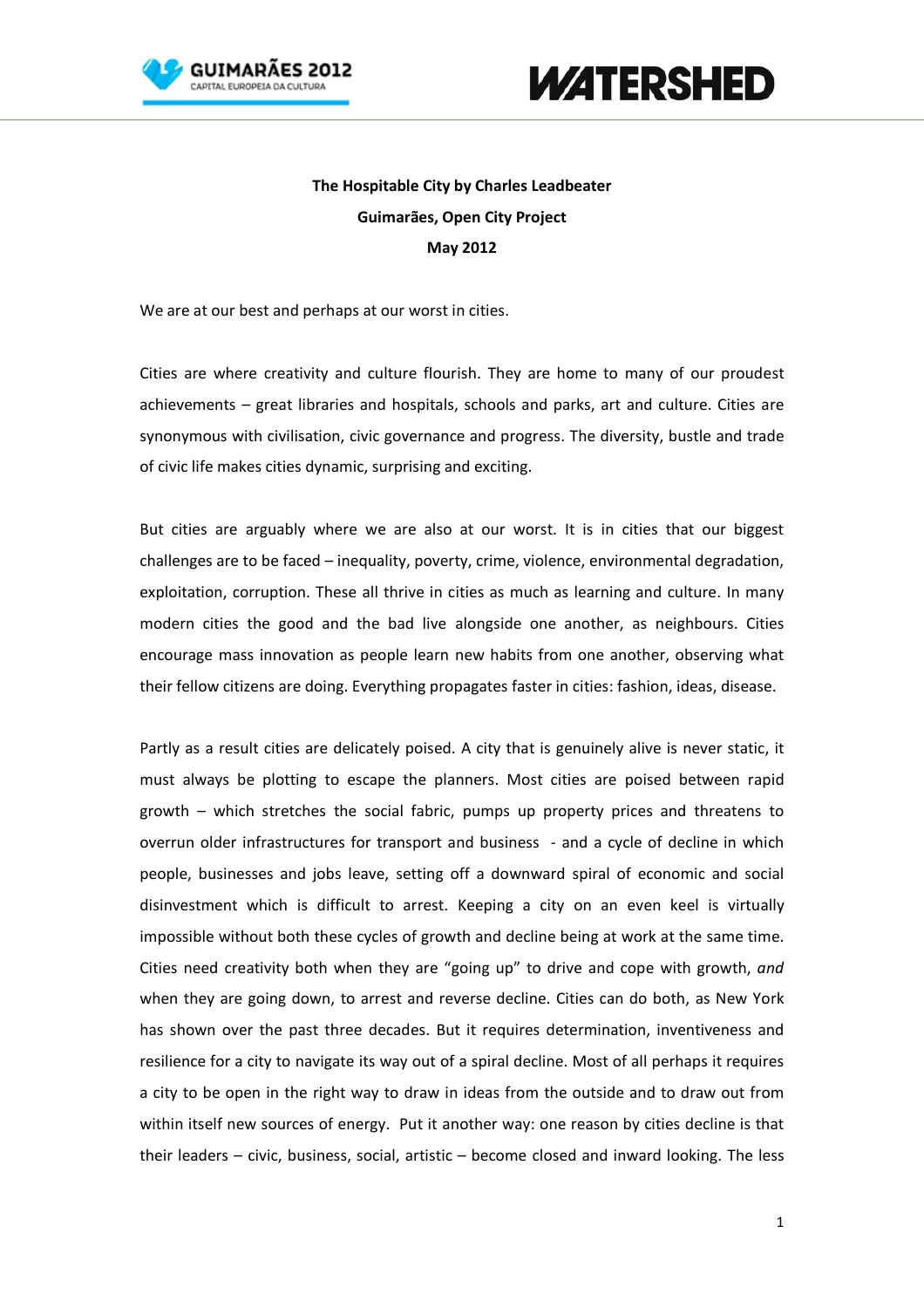



interested in the outside world they become, the less interesting the city becomes. The less they have to offer to outsiders as places of interest, the fewer new investments and arrivals they attract.

The challenge for a city such as Guimarães, which seeks a creative response to the decline of traditional industries, and the challenge to its identity that comes from that, is to navigate its way through these dilemmas. Guimarães is not alone. A host of cities around the world are struggling to come to terms with the loss of their industrial identities: for an extreme case look at Detroit's collapse from within. Many of these former industrial cities - a good example is Providence Rhode Island - are like Guimarães: they are of modest size. They are not disconnected from the international flows of trade and ideas but nor are they central to them. They have proud legacies and historic assets, which are great strengths. But they also struggle to find a way to bring the whole city into the future.

At the heart of that challenge is how the city will connect two different approaches to creativity in city life. Guimarães should be open about what its future could be and so what kind of creativity it needs.

The first approach is that creativity is wrapped up with culture and the arts, knowledge and learning. Cities have always been centres of learning, the first home to libraries and universities, museums and galleries, art and sculpture, music and writing. Cities provide some of the key ingredients for cultural creativity: diversity, density and proximity. Large cities have the economies of scale  $-$  the audience  $-$  to sustain theatres, concert halls, galleries.

This story of the city as a place of culture and learning took on a new life in the last decade with Richard Florida's<sup>[1](#page-1-0)</sup> account of the role of the "creative class" in city renewal. Florida's argument was that the presence of a thriving "creative class" – artists, designers, media folk - was the best signal to other knowledge workers that a city was vibrant, open and tolerant. A city with a thriving creative and cultural sector would then attract other high-end knowledge jobs and set off a spiral of economic and social growth. The road to economic

<span id="page-1-0"></span><sup>1</sup> Richard Florida, *The Rise of the Creative Class,* updated and revised edition, Basic Books, 2012.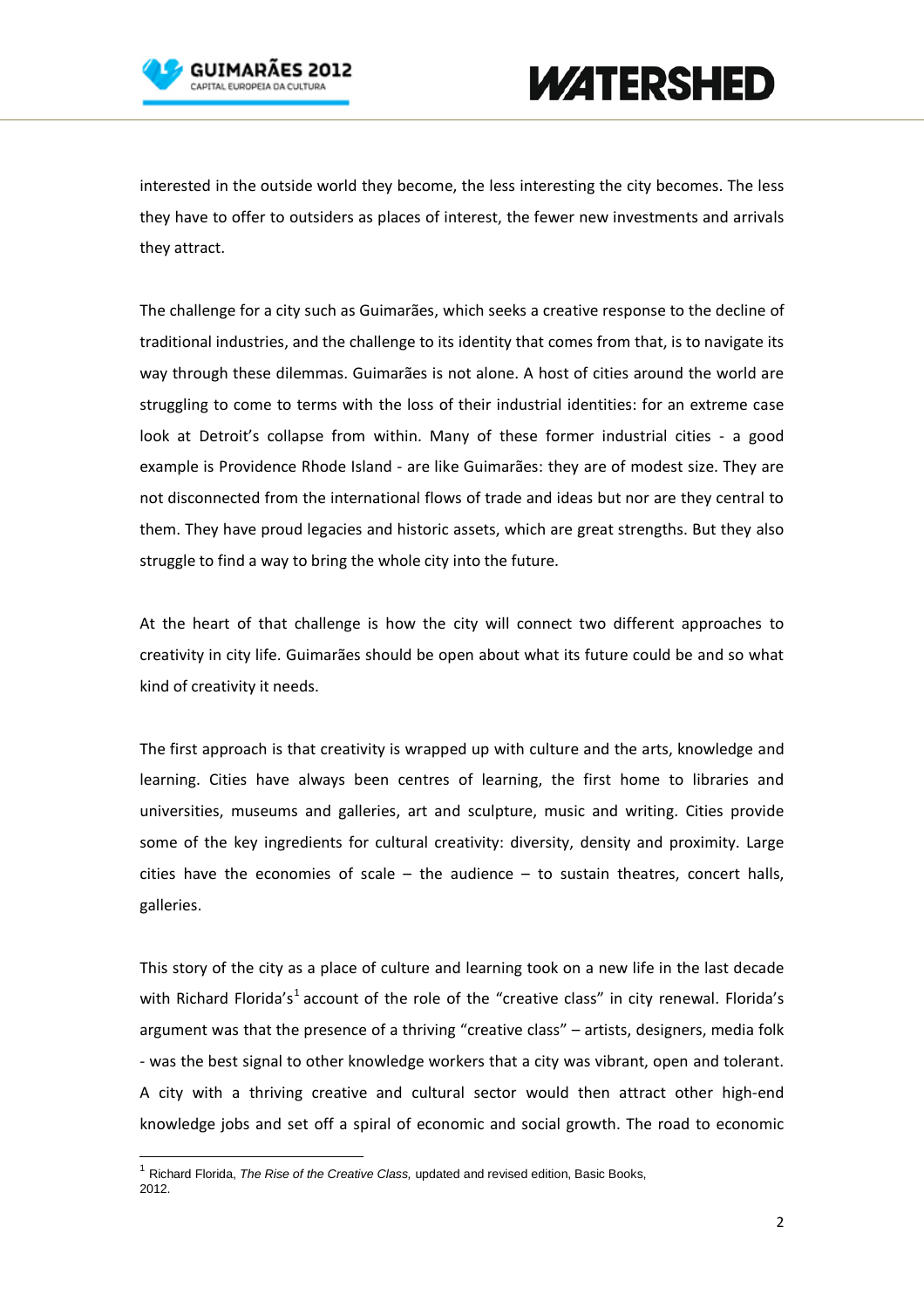



salvation for a city lay through the cultural quarter of galleries, clubs, restaurants and studios. Cities are increasingly managing how they make people *feel*. Generating a "buzz" about a city is one of the main aims of city leaders.

This is a powerful but narrow account of what it means for a city to be creative: creativity is confined to a narrow group, that works in particular areas of the city, and their creativity is mainly applied to a narrow range of cultural and knowledge intensive business fields. Yet this core creative class can have a huge multiplier effect on the atmosphere and so the economics of the city. Culture projects a city's reputation internationally. It helps to bring in ideas and talent from the outside to add to the mix already available in a city. Through its role as European Capital of Culture [2](#page-2-0)012 Guimarães<sup>2</sup> has an outstanding opportunity to take forward such an approach.

The recipe for the "narrow" approach to the creative city are well known: investment in cultural institutions; renewal of the city's historic core; Bohemian cultural quarters, as the basis for the wider economic regeneration of a city that will bring investment in new retail and leisure facilities, apartments and knowledge worker jobs, restaurants and clubs. The modern city is where we go to have experiences not to make goods.

Guimarães already has an impressive, growing collection of new cultural institutions: the Centro Cultural Vila Flor, the Centre for Art and Architectural Affairs (CAAA), the Design Institute. The many large former industrial buildings in the city core offer huge opportunities for new cultural, leisure and retail activities, in a city that feels intimate and uncontrived. Yet cities that pursue this strategy face enormous challenges, particularly to connect the suburbs to the city core and to connect people outside the "creative class" to the jobs that it helps to create in the service economy.

That is why cities that aspire to be truly creative, need to combine cultural creativity with a broader agenda for social creativity. Truly creative cities are as creative about transport, housing, energy and waste as they are about culture and the arts.

<span id="page-2-0"></span> $<sup>2</sup>$  http://www.guimaraes2012.pt/</sup>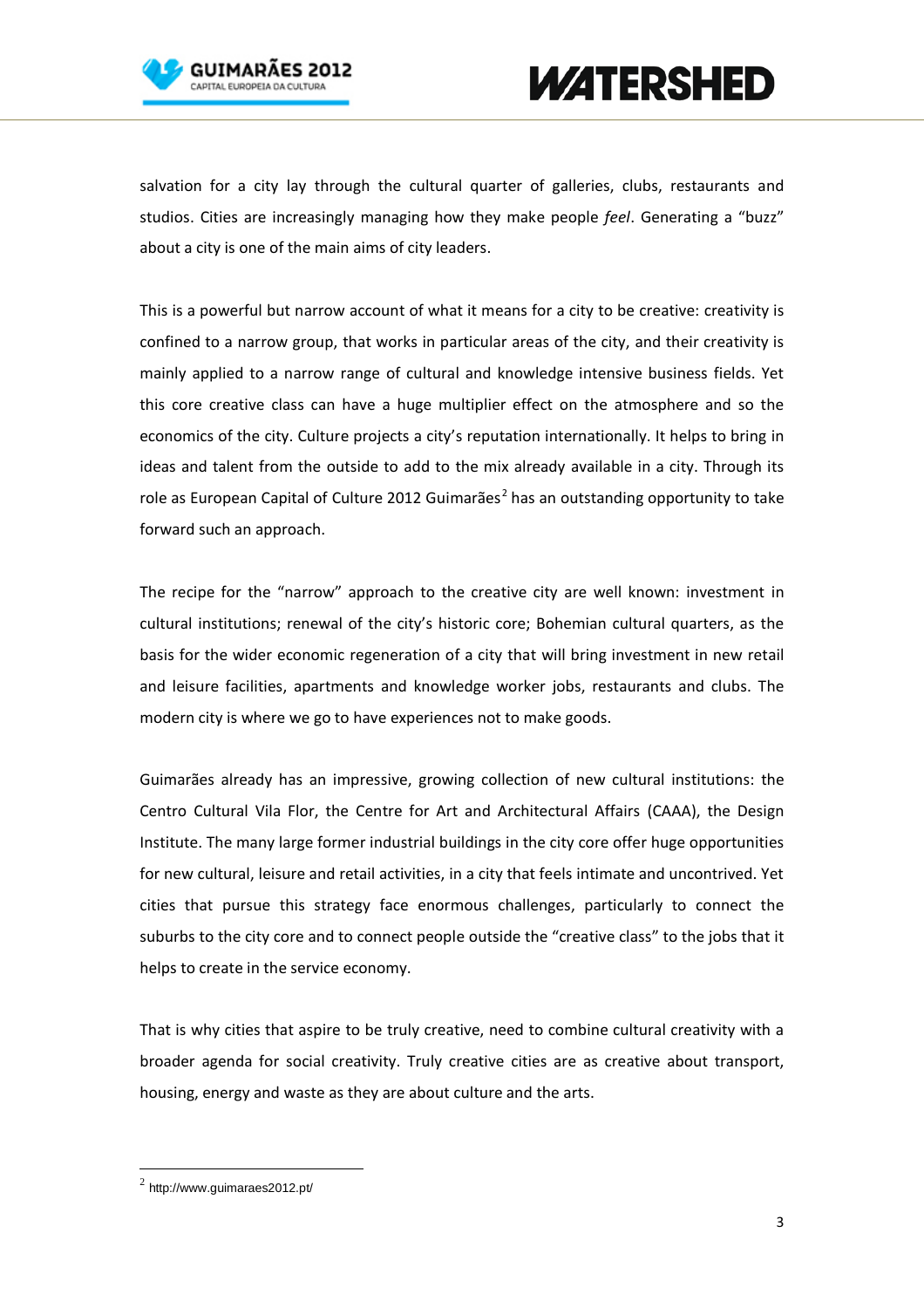



The density and scale of cities pose significant innovation challenges, to create mass forms of housing, transport, health, utilities, waste disposal, education. That is why cities created shared institutions – libraries, fire services, maps, parks, postal systems. Cities require continual social and political creativity to address the problems that they throw up as they grow, mutate and decline.

Those challenges are only going to become more intense with migration into growing cities and away from declining ones; the very different demands of an ageing population and young singles in the same city; changing patterns of employment and family life; the need to shift to more environmentally sustainable forms of energy and transport; the extremes in inequality that are increasingly a part of city life in the developed and developing world.

These social challenges have traditionally been tasks for specialists - planners, architects and engineers - to re-imagine the city from on high. Most famously this gave rise to the modernist vision of the city as a machine, a lattice work of roads, factories and high rise apartment blocs. The failure of many of these schemes for planned problem solving in cities means there is a growing emphasis in many cities on more bottom up solutions, that require more distributed, social creativity, which often involves a combination of top down investment in new infrastructures – for example for energy, transport or waste– combined with changes in mass behaviour – using electricity, mass transit, household recycling. Creative cities are too large, open and unruly to be regulated in detail, top down by an allseeing state or experts. They have to encourage collective, voluntary, self-control. A city that could be planned from the centre would also be dead. There are plenty of examples of cities around the world which are busy and rich in infrastructure and yet dead, socially and creatively, precisely because they allow little or no room for people to come together in unprogrammed ways. Successful cities allow a lot of room for adaptive mutation, encouraging their citizens to invest their ideas in the spaces they inhabit. A prime example is the way the city of Portland, Oregon, which allowed neighbourhoods to create their own street furniture at intersections, a project that kick started a tradition of local innovation in public space. Portland has just published a new city plan, developed through consultation with a vast range of local citizens.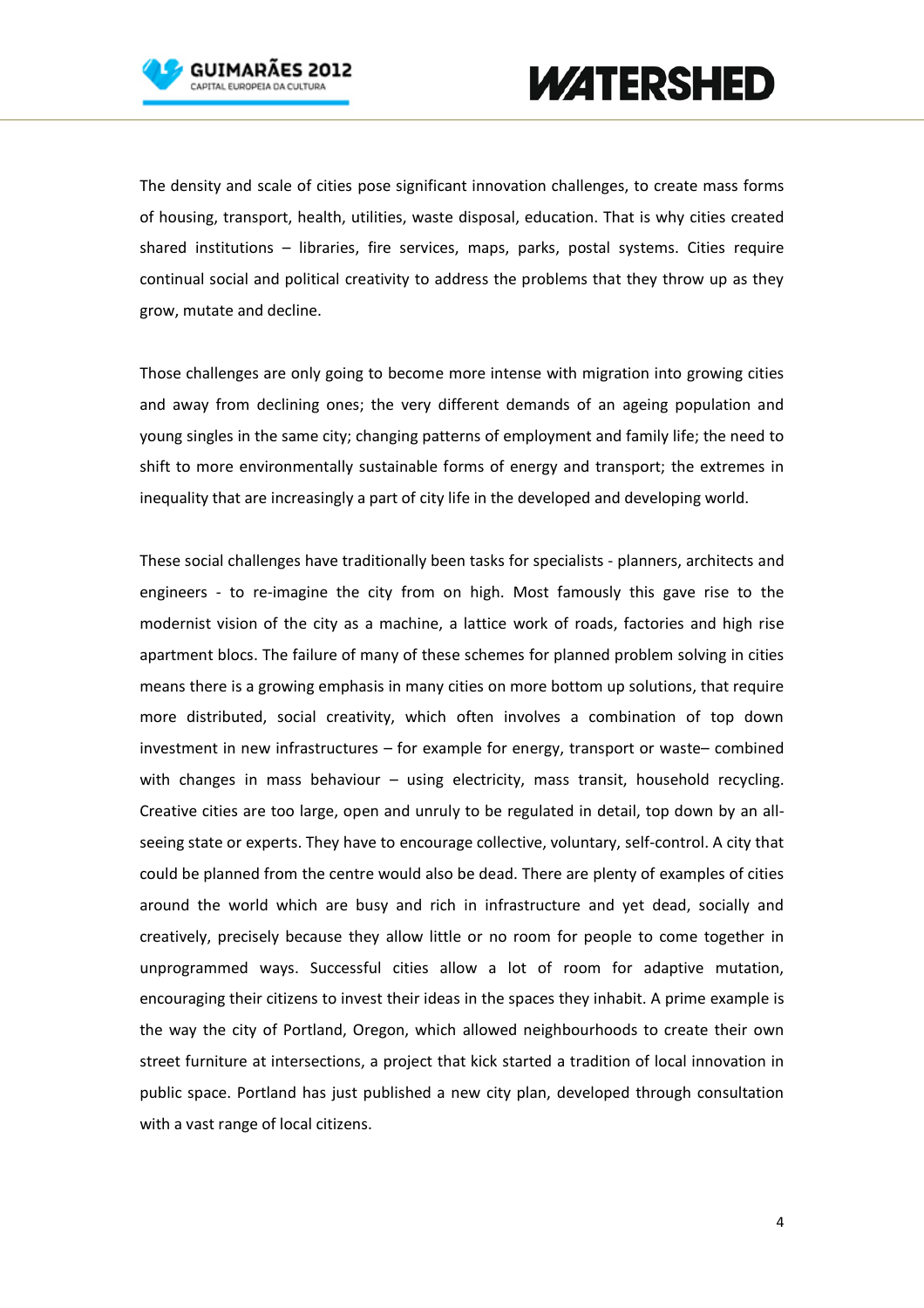



The recipes for generating this "broader" social creativity in cities are far less clear cut than to seek urban renewal through cultural investment. They do not win prizes and attract big architects. Yet in the long run they might be as important to what makes a city creative and liveable.

Though these approaches to make a city creative are different, they should be complementary and overlapping. Both approaches depend on a city being open to attracting outsiders to it, to challenge convention, bring new ideas and invest new energy.

One constant in Peter Hall's magisterial survey of *Cities and Civilisation[3](#page-4-0)* is the critical role that outsiders – often immigrants – play in challenging orthodoxy, bringing new ideas, making new connections and providing new recipes for food, culture and social problem solving in cities. Successful cities have to be connected to international flows of people, resources and ideas. Arts and culture are one way to attract these people to a city. The challenge then is whether a city is really open to integrating new people and ideas, taking them to heart. This means more than having good transport connections. It means making the city feel welcoming.

As John McKnight and Peter Brock put it in *The Abundant Community[4](#page-4-1) ,* their impassioned argument for grassroots community development in cities, successful communities must build on their own capabilities, rather than focussing on deficits; they must be associational, allowing people many ways to come together; most important in this context, cities must be hospitable, they must really welcome outsiders. If hospitality were to be Guimarães' leading value it would mean welcoming people, making them feel at home, in a space where they could be themselves. Hospitality is overwhelming when it means forcing upon people gifts they do not want. Hospitality is uplifting when it is attentive, thoughtful and gives people space to be themselves with other people, to draw them out. A good host allows his guest to make a contribution, to feel at home.

<span id="page-4-0"></span> <sup>3</sup> Peter Hall, *Cities in Civilisation*, Pantheon Books, 1998

<span id="page-4-1"></span><sup>4</sup> John McKnight and Peter Brock, *[The Abundant Community:Awakening the Power of Families and Neighborhoods](http://www.bkconnection.com/ProdDetails.asp?ID=9781605095844),* Berrett-Koehler, 2012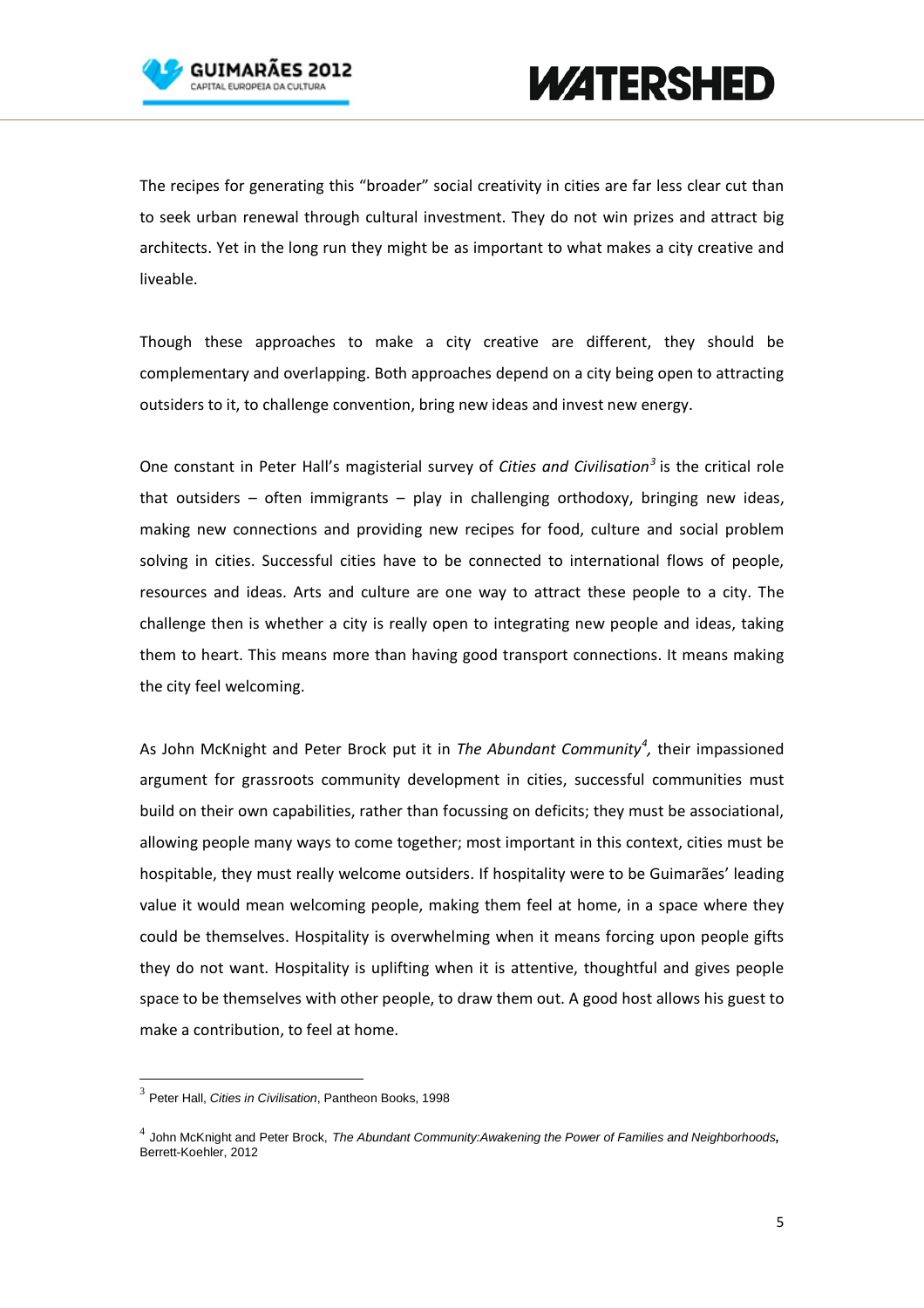



Buildings are almost entirely irrelevant to this process. What really matters is the make up of a city's social networks and how open they are to new people and ideas. A city can be open in the sense that it is easy to get to, has attractive places to stay and eat, interesting exhibitions and entertainments to see, and yet still remain closed and separate culturally and socially.

The diverging stories of Allenstown, Pennsylvania and Youngstown<sup>[5](#page-5-0)</sup>, Ohio, both steel towns that went into steep decline in the 1980s shows that the social structure of cities, how power is shared and connected, matters hugely to how cities respond to shocks and challenges. Or to put it another way their stories show how important hospitality is to successful cities.

Youngstown's inward looking, tightly knit and conservative social networks converged around the old business establishment which gathered at its traditional country club, The Garden Club. Youngstown was strong in the wrong kind of social capital: everyone who was anyone knew one another. When recession hit the old guard gathered round one another, protecting their position but failing to offer leadership to the city as a whole. As a result Youngstown found it difficult to mobilise new ideas and resources to respond to the savage contraction in traditional manufacturing. The Garden Club for all its prestige could not save Youngstown. The Garden Club was inhospitable.

In contrast Allenstown has many more diverse social and business networks. They were loosely coupled and came together around a shared civic agenda for renewal. The most important social institution in Allenstown was the boy scouts, which cut across the city both geographically and in terms of class. Parents who knew one another because their children were in the boys scouts were more likely to collaborate when they bumped into one another at meetings. Only the elite could get into The Garden Club. The Boy Scouts were open to all parents, from all backgrounds. The Boy Scouts were hospitable and so was Allenstown.

<span id="page-5-0"></span> <sup>5</sup> Sean Safford, *Why the Garden Club couldn't save Youngstown. Civic infrastructure and mobilization in economic crises*, March 2004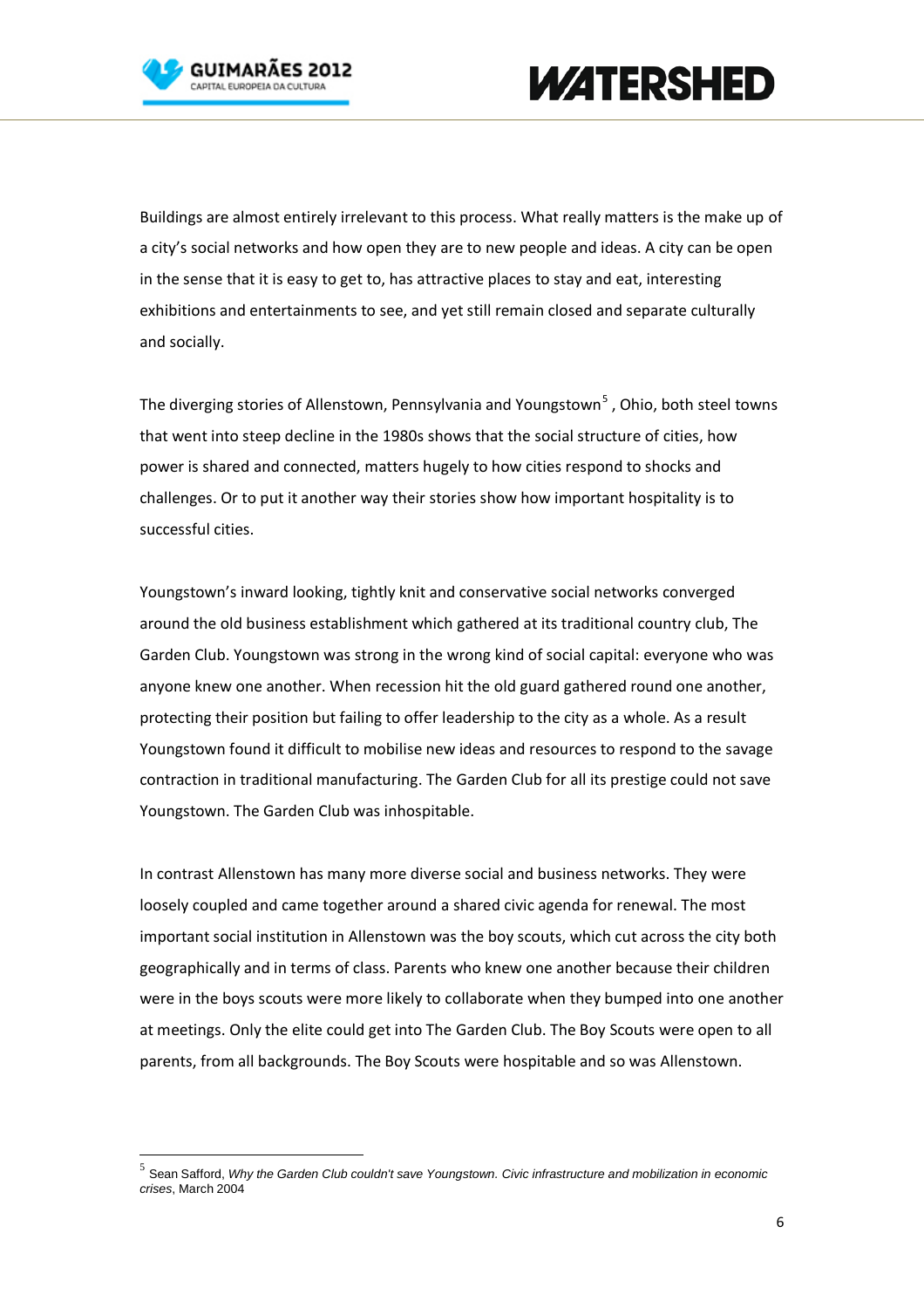



Allenstown's social networks were more outward looking and welcoming to outsiders than those in Youngstown. As a result Allenstown attracted new businesses and talent, which brought with it new ideas, connections and capital. New companies did arrive in Youngstown as well but were kept very much at arms length, separate from the business establishment. In Allenstown by contrast new companies were welcomed and quickly integrated into existing business networks: Allenstown was not just formally open, it was hospitable.

Institutions played an important role in the renewal of Allenstown, particularly the local university, Lee High, which orchestrated the Lee High Valley partnership to articulate a clear, shared agenda for economic renewal which local organisations – the council, business, trade unions, churches, civic groups, signed up to. Allenstown was open to all sectors of the city playing a role in renewal and that philosophy carried over into its approach to the outside world.

Two decades later Allenstown is still growing. In Youngstown the city's civic leaders became inward looking and sectarian. They started fighting among themselves. They were closed to new people and ideas. As a result Youngstown succumbed to a spiral of decline which it is still struggling to escape.

The differences in the experiences of the two cities did not stem from the buildings they had but the character of their social networks of business and civic leads *and* critically, how they attracted outsiders with ideas and capital. Youngstown has a densely connected network of business and civic leaders who were closed to outsiders and inward looking. This group eventually fell out and collapsed in on itself. The poorest parts of the town became a haven for organised crime.

Allenstown's civic leaders were a much more diverse group from the outset, stretching across class, political and religious divides. This diverse group managed to create a shared agenda for growth. Crucially they welcomed new arrivals, especially entrepreneurial people, who were quickly integrated into established networks.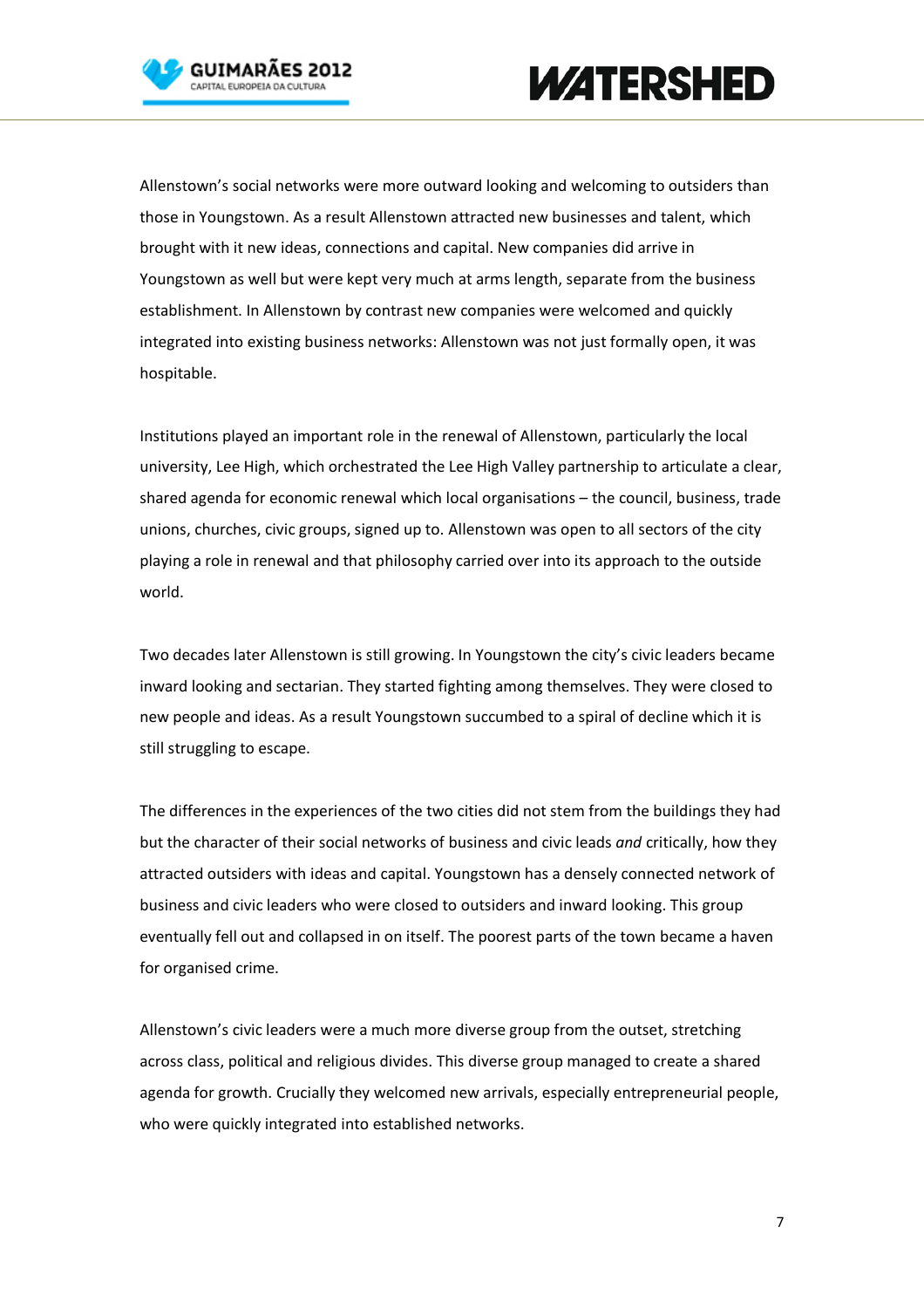

Allenstown was hospitable; Youngstown was unfriendly. Allenstown succeeded; Youngstown collapsed.

Creative cities need to provide many places where people can join these creative conversations – in council debating chambers, university seminars, coffee shops, community groups and squares. Successful cities – Portland Oregon, Curitiba in Brazil, Barcelona in Catalonia - have many, distributed spaces for civic creativity.

Civic creativity is spurred by a sense of pride, belonging and attachment to a city. They are hospitable places where association is easy. Outsiders cannot just walk in with solutions ready made. They have to be sensitive to context, their ideas pulled and adapted by insiders. It requires clever ways to combine, connect and blend ideas, from outside and inside. Intelligent and thoughtful outsiders have to provide their ideas in ways that are most useful to a city. Most creativity is highly dialogic, it involves batting ideas back and forth. It cannot be delivered in the way that DHL delivers a parcel. Being hospitable is not the same as allowing experts to waltz into a city with ready made solutions. A successful city must be open, inquisitive, curious, keen to learn but with a sense of confidence in its own identity, history and purpose. Being open will not make a city creative if that just means picking and mixing ideas and policies from other cities. People who are hospitable are proud of their home, they want to welcome people to it.

If being open and hospitable were the guiding values for a city to approach its future, there are four questions it needs to ask itself.

First, **who** is the city open and hospitable to or with? Is the city selectively open or open to all?

Second, **how** is hospitality made apparent and real? Is it just a question of people able to visit, attracted by the culture on offer? Being open is a way to attract new collaborators but then what matters is how people collaborate once they come into contact. There is a different between being open and being welcoming. The latter is the real challenge.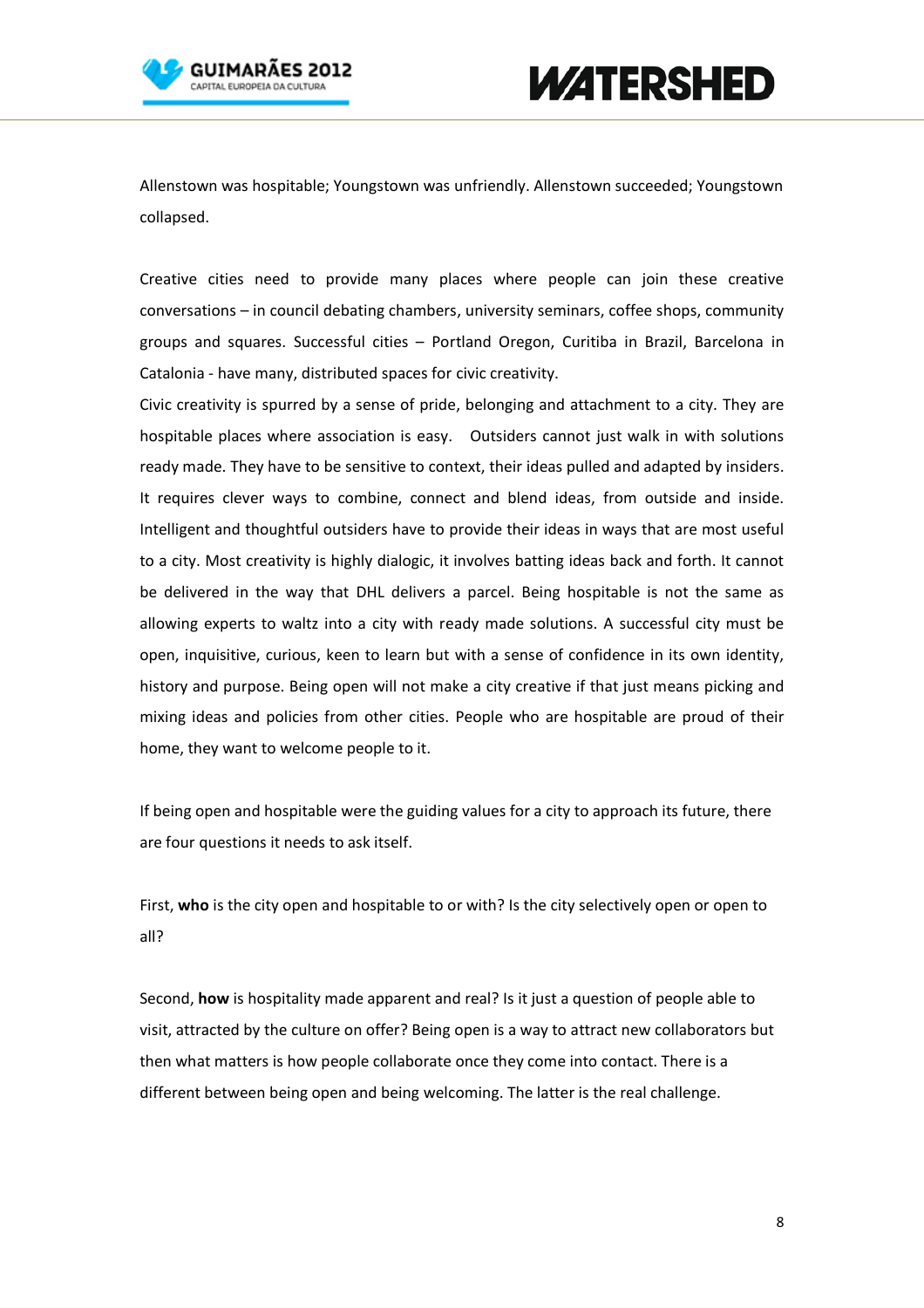

## **WATERSHED**

Third, **what** does the city want to open up: public space; knowledge; the way the local council works; the future use of buildings?

Fourth, **why** would being open and hospitable make the city attractive to people with talent and energy who will propel it forward? What opportunities would people see in the city that they would not see elsewhere? It is a delicate balance. A successful city needs a confident sense of itself: where it comes from and what its values are. Yet it also needs to be open to the idea – the necessity - that its story is unfinished, that people could take in new, unforeseen directions. Real hospitality is not just welcoming people in on the first night but liking that they come back and stay, fitting into the city, making their own contribution and making the place their own.

Cities are cradles for innovation because they are where knowledge, culture and selfgovernance come together. That is how the narrow and the broad circuits of creativity connect so that creativity in culture can feed social and public innovation. Cities are experiments in how to live together creatively. To be successful cities need to show that they are open to that question – how should we live together, with one another - and to people who want to devise new answers to it. Plenty of cities around the world want to be, smart, connected, creative.

Guimarães' opportunity is to be different: to be not just the open city but the hospitable city.

---

*Charles Leadbeater is a writer on innovation and creativity. His book We Think: mass innovation not mass production, is published by Profile. (See [www.charlesleadbeater.net\)](http://www.charlesleadbeater.net/)*

*This paper (The Hospitable City by Charles Leadbeater) has been commissioned by Watershed as part of Open City, a project that is part of the Cidade (City) Programme for Guimarães, Portugal – European Capital of Culture in 2012.* 

*As part of the Open City strand, [Watershed](http://www.watershed.co.uk/) has curated a series o[f artistic interventions](http://watershed.co.uk/opencity/category/commissions/) as well as commissioned [think pieces](http://watershed.co.uk/opencity/category/think-pieces/) which will explore the concept of openness in relation to city development. Open City provides the opportunity for Guimarães to establish a leadership role for open city development. It is a knowledge exchange programme that will help to re-draw approaches to citymaking and change the ways we plan, deliver services and engage communities.*